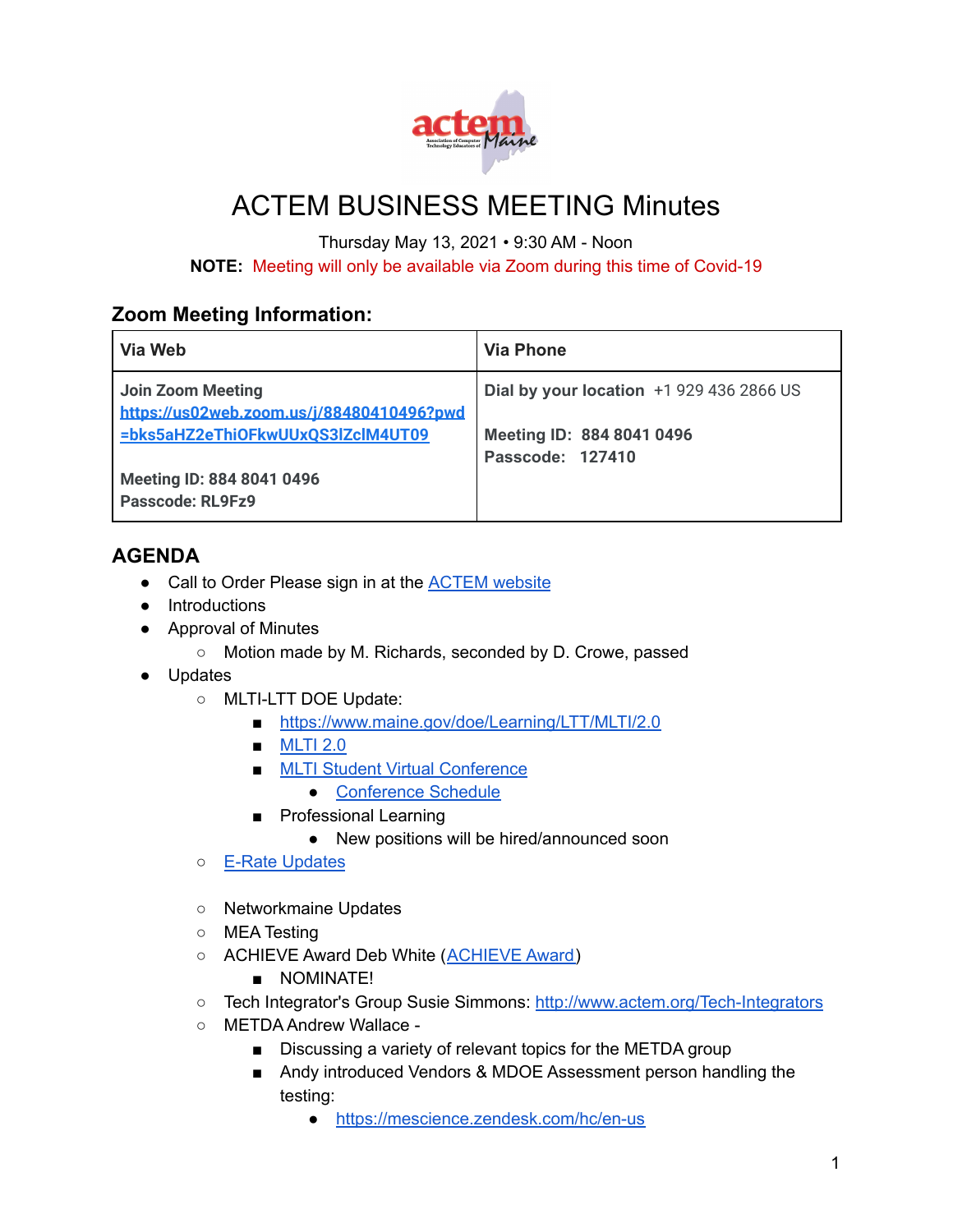- NWEA? On-going issue for accessibility for the disabled
- Will all new testing opportunities be vetted for accessibility?
- Guests stress their willingness to solve issues in a timely manner as well as being open to feedback
- BYOD schools issues with online testing?
- Time of test vs Time of limited instruction time esp with hybrid schools
- PD Funding Dennis Kunces
	- No change from the last meeting.
	- \$ 6,229 paid out or used to pay for JAMF Training. Seven members reimbursed and 11 supported for the JAMF training (\$4,400)
	- \$620 encumbered for two ACTEM members for up-commimg activities
	- Total Paid and encumbered is \$6,849
- Reports
- Spring [Conference](https://drive.google.com/file/d/1TSruoWr302mXDOdO77PyU8l7ddTCQJQY/view?usp=sharing)
- Fall [Conference](https://docs.google.com/document/d/1O4SkpG9xZgK3VezxucRrwpcbikhAkPFiF5-TRuxIqwA/edit?usp=sharing)
- [Executive](https://docs.google.com/document/d/1MNAGJaU866YpuMBxU2l0FOGi45rPEGrVy0BivAS4F5s/edit?usp=sharing) Director
	- [Balance](https://drive.google.com/file/d/1sfV02_Ae-dAWMP8Eu8z2UqEUdPrizKmj/view?usp=sharing) Sheet
	- [Profit-Loss](https://drive.google.com/file/d/1TGJTV7GwvgscE4ONPYnLCeWhlNM8Bb_H/view?usp=sharing) Report

## **○ ACTEM Fall Conference: 10/14/2021 - 10/15/2021**

- President's Report
	- $\circ$  ACTEM is doing well as a source of goodness for each other and the Maine education community
- Regular business
	- Annual meeting requires vote on dues
	- Motion made by D. Crowe & seconded by M. Richards to keep dues structure as is
	- Discussion:
		- This is an annual action
		- Finances are good (see reports)

Vote: Passed unanimously

- Additional Business
	- The "MLTI Stories of Impact" Project Jim Moulton
		- Collecting video stories of MLTI to document this important history
		- Please consider if you were a part of MLTI 2001-2009 sitting with Jim for a recorded conversation or students who were impacted by MLTI during those times or if you know of anyone, contact Jim
		- Also looking for artifacts of note
	- Round Table Discussions